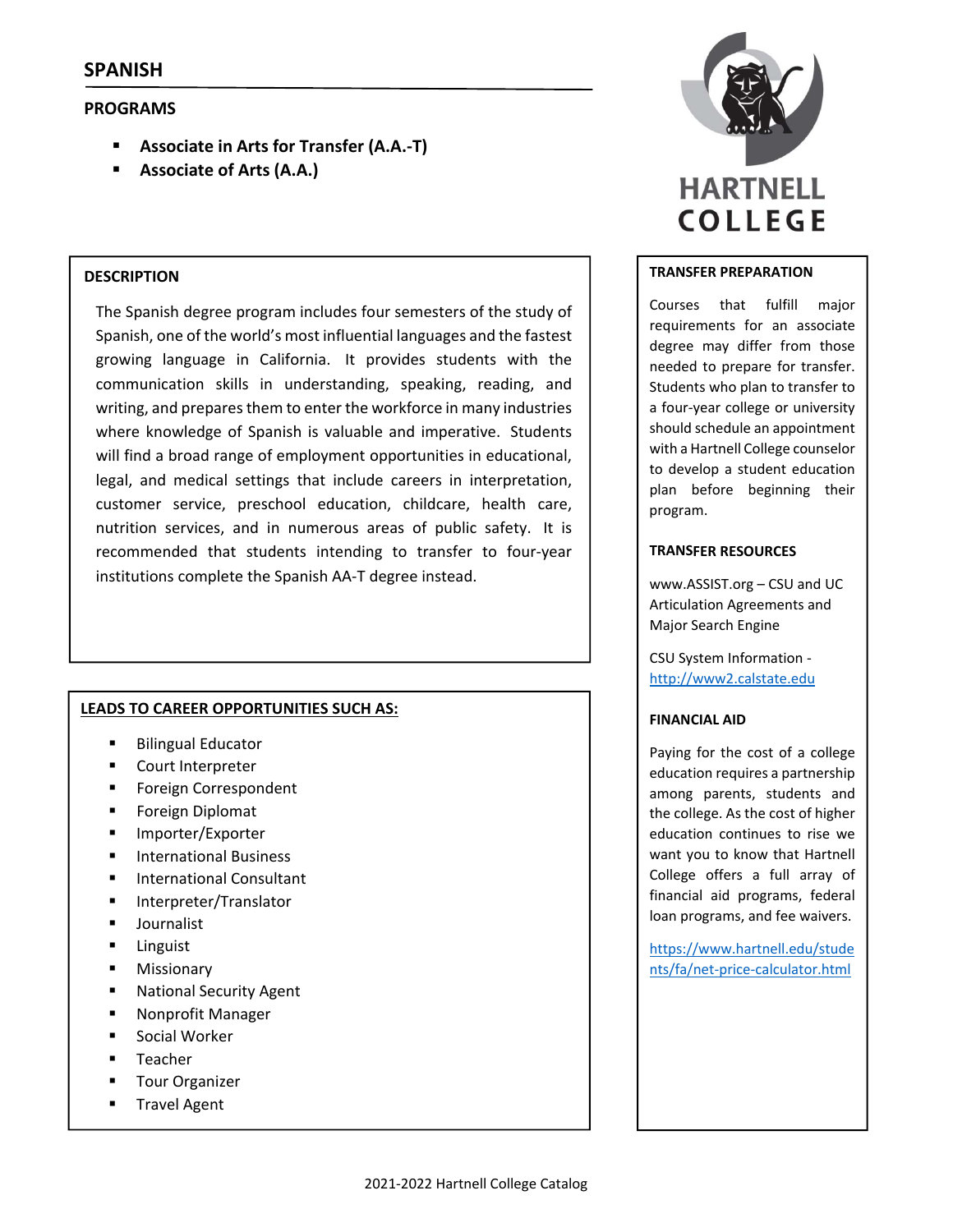# **ASSOCIATE IN ARTS FOR TRANSFER**

**Program Outcomes**: Upon successful completion of this program a student will be able to:

- converse and write in Spanish at the intermediate level with effective use of grammar, vocabulary, comprehensible pronunciation, and syntax on a range of topics such as personal and family lives, school or work, and current events.
- read and understand authentic texts in Spanish such as letters, essays, newspaper articles, poems, and/ or short stories.
- **E** demonstrate knowledge and understanding of the linguistic, literary, and cultural contributions of the Spanish speaking world.

|                                                  | <b>SUBTOTAL: 23 UNITS</b> |
|--------------------------------------------------|---------------------------|
| HIS-49A - Chicano History                        | 3.0                       |
| HIS-6 – History of Mexico                        | 3.0                       |
| ENG-26 - Chicanx Literature                      | 3.0                       |
| <b>Major Electives (Complete 3 units)</b>        |                           |
| SPA-4S - Intermediate Spanish Speakers           | 5.0                       |
| SPA-4 - Intermediate Spanish                     | 5.0                       |
| <b>Required Major Courses (Complete 5 units)</b> |                           |
| SPA-3S - Intermediate Spanish Speakers           | 5.0                       |
| SPA-3 - Intermediate Spanish                     | 5.0                       |
| <b>Required Major Courses (Complete 5 units)</b> |                           |
| SPA-2X - Elementary Spanish for Chicano Students | 5.0                       |
| SPA-2S - Elementary Spanish Speakers             | 5.0                       |
| SPA-2 - Elementary Spanish                       | 5.0                       |
| <b>Required Major Courses (Complete 5 units)</b> |                           |
| SPA-1X - Elementary Spanish for Chicano Students | 5.0                       |
| SPA-1S - Elementary Spanish Speakers             | 5.0                       |
| SPA-1 - Elementary Spanish                       | 5.0                       |
| <b>Required Major Courses (Complete 5 units)</b> |                           |

#### **General Education – Required Courses**

|                             | Students must complete one of the following General Education Plans: |
|-----------------------------|----------------------------------------------------------------------|
| <b>CSU-GE</b> (see page 72) | 39 units                                                             |

| <b>IGETC</b> (see page 74) | 37 units                                                                     |
|----------------------------|------------------------------------------------------------------------------|
|                            | Students can double-count required courses and courses for General Education |

*Electives (Courses Numbered 1‐99) required when degree units plus GE units total fewer than 60.*

# **TOTAL: 60 UNITS**

Students placing out of Spanish 1, 1S, or 1X are not awarded units for that course; therefore the student will need to take additional units from the elective list to complete the requirements for this degree. Students will choose to take an additional 3 unit course from the Restricted Major Electives list.



- Transfer Curriculum (IGETC) or the California State University GE – Breadth Requirements (CSU GE‐Breadth).
- b. A minimum of 18 semester units or 27 quarter units in a major or area of emphasis, as determined by the community college district.
- 2. Obtainment of a minimum grade point average of 2.0

ADTsinclude (AA‐T) and (AS‐T) degrees. The law authorizing these degrees also requires that students must earn a "C" or better in all courses required for the major or area of emphasis. A "P" (Pass) grade is also an acceptable grade for courses in the major if the course is taken on a Pass/No Pass basis.